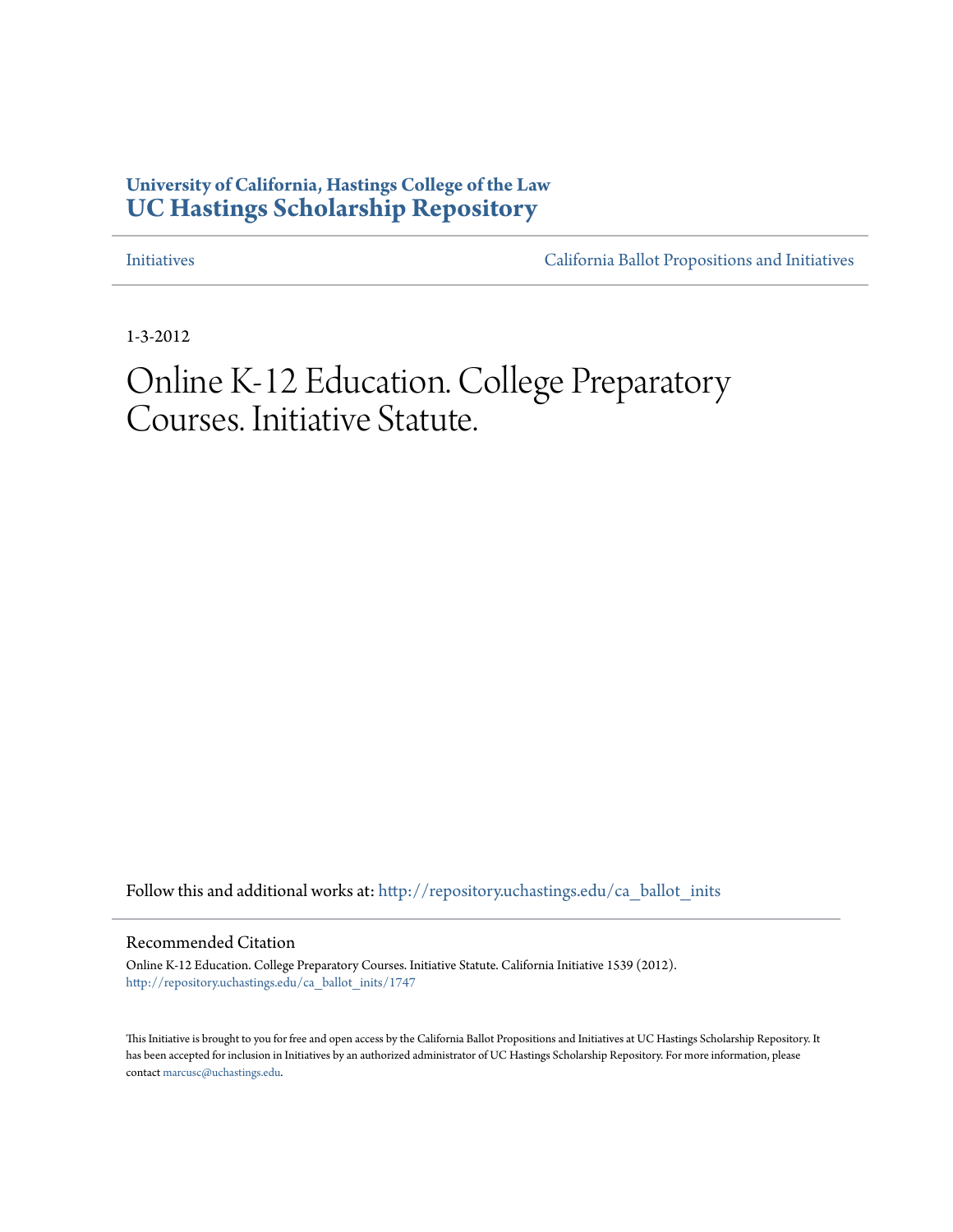

**DEBRA BOWEN | SECRETARY OF STATE** STATE OF CALIFORNIA | ELECTIONS **1500 11th Street, sth F100r I Sacramento, CA 9S8141Tel (916)** 657-21661 Fax **(916) 6S3-3214I www.sos.ca.gov** 

June 14, 2012

| County Clerk/Registrar of Voters (CC/ROV) Memorandum #12192 |                                                      |  |
|-------------------------------------------------------------|------------------------------------------------------|--|
| TO:                                                         | All County Clerks/Registrars of Voters and Proponent |  |
| FROM:                                                       | Katherine Montgomery<br>Initiative Program Manager   |  |

RE: Initiative: Failure of #1539, Related to Education

Pursuant to Elections Code section 9030(b), you are hereby notified that the total number of signatures for the hereinafter named initiative statute filed with all county elections officials is less than 100 percent of the number of qualified voters required to find the petition sufficient; therefore, the petition has failed,

TITLE: ONLINE K-12 EDUCATION. COLLEGE PREPARATORY COURSES. INITIATIVE STATUTE.

SUMMARY DATE: January 3, 2012

PROPONENT: Philip D. Kohn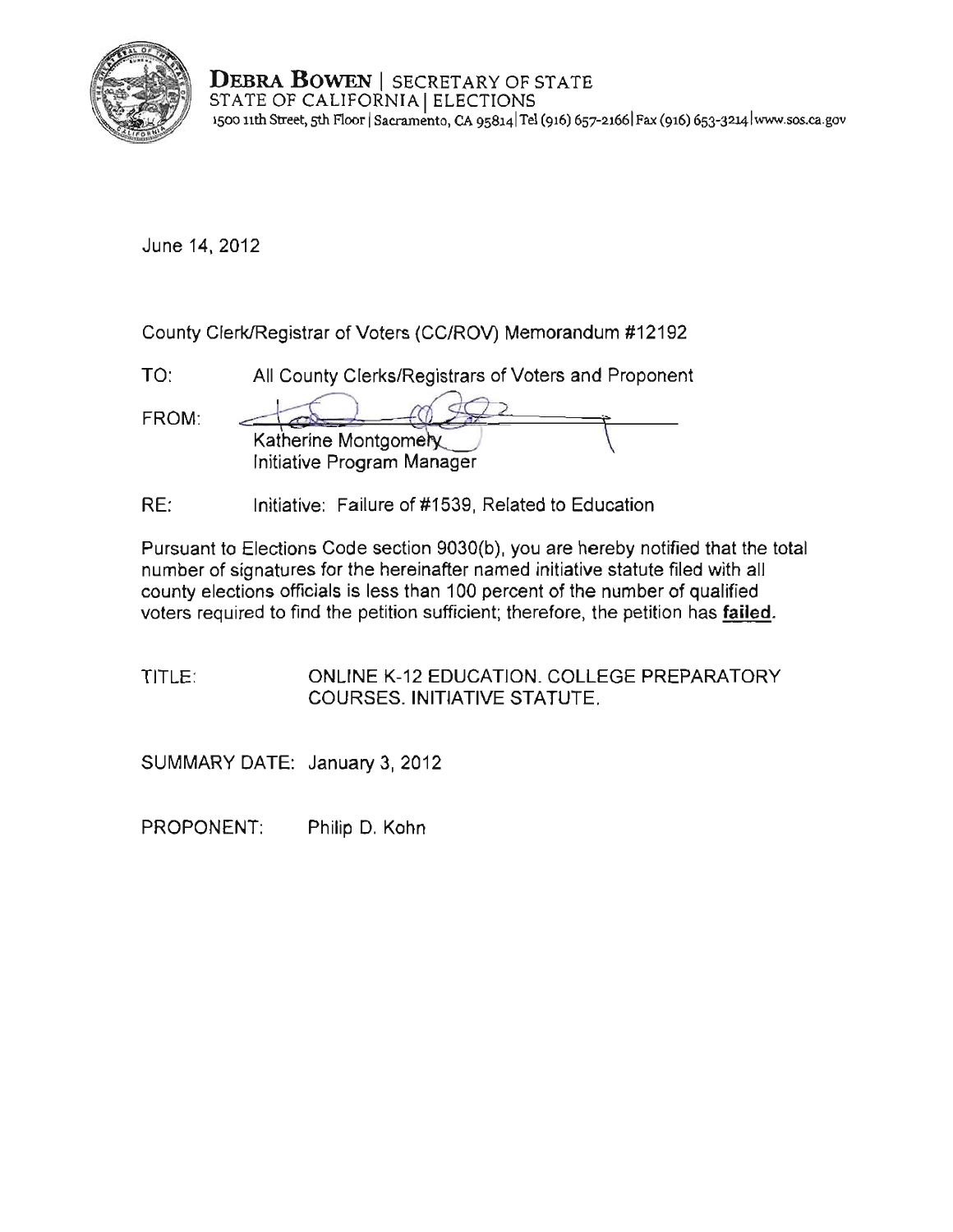

**DEBRA BOWEN** I SECRETARY OF STATE STATE OF CALIFORNIA | ELECTIONS **1500 nth Street, sth Floor ISacramento, CA 9s8141Tei (916) 657-21661 Fax (916) 653-3214lwww.sos.ca.gov** 

January 3, 2012

County Clerk/Registrar of Voters (CC/ROV) Memorandum #12002

TO: All County Clerks/Registrars of Voters and Proponent

FROM: Katherine Montgome Initiative Program Man

RE: Initiative: 1539, Related to Education

Pursuant to Elections Code section 9004 (c), we transmit herewith a copy of the Title and Summary prepared by the Attorney General on a proposed initiative measure entitled:

## **ONLINE K-12 EDUCATION. COLLEGE PREPARATORY COURSES. INITIATIVE STATUTE.**

The proponent of the above· named measure is:

Philip D. Kohn P.O. Box 1950 Costa Mesa, CA 92628

(714) 641-3415

pkohn@rutan.com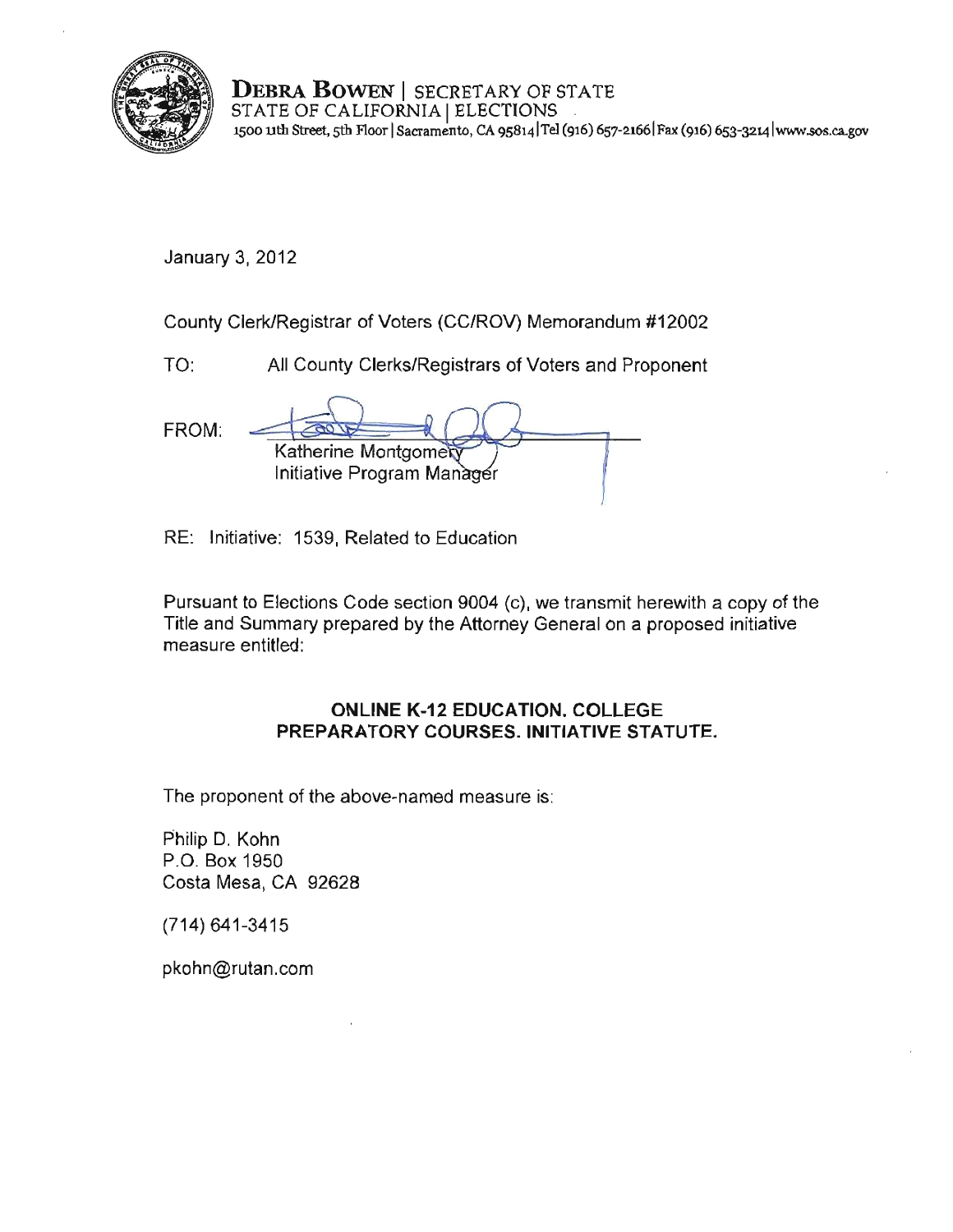### **#1539**

# **ONLINE K-12 EDUCATION. COLLEGE PREPARATORY COURSES. INITIATIVE STATUTE.**

# **CIRCULATING AND FILING SCHEDULE**

| 1. | California Constitution, Article II, Section 8(b) |                                                                                                                                                                                                                                                                                                                   |  |
|----|---------------------------------------------------|-------------------------------------------------------------------------------------------------------------------------------------------------------------------------------------------------------------------------------------------------------------------------------------------------------------------|--|
| 2. |                                                   |                                                                                                                                                                                                                                                                                                                   |  |
| 3. |                                                   | <b>Petitions Sections:</b>                                                                                                                                                                                                                                                                                        |  |
|    |                                                   | a. First day Proponent can circulate Sections for                                                                                                                                                                                                                                                                 |  |
|    |                                                   | b. Last day Proponent can circulate and file with the county.<br>All sections are to be filed at the same time within each                                                                                                                                                                                        |  |
|    |                                                   | c. Last day for county to determine total number of<br>signatures affixed to petitions and to transmit total<br>to the Secretary of State (Elections Code § 9030(b))Wednesday, 06/13/12                                                                                                                           |  |
|    |                                                   | (If the Proponent files the petition with the county on a date prior to<br>06/01/12, the county has eight working days from the filing of the petition<br>to determine the total number of signatures affixed to the petition and to<br>transmit the total to the Secretary of State) (Elections Code § 9030(b).) |  |
|    |                                                   | d. Secretary of State determines whether the total number<br>of signatures filed with all county clerks/registrars of<br>voters meets the minimum number of required signatures                                                                                                                                   |  |
|    |                                                   | e. Last day for county to determine total number of qualified<br>voters who signed the petition, and to transmit certificate<br>with a blank copy of the petition to the Secretary of State                                                                                                                       |  |

**\* Date varies based on the date of county receipt.**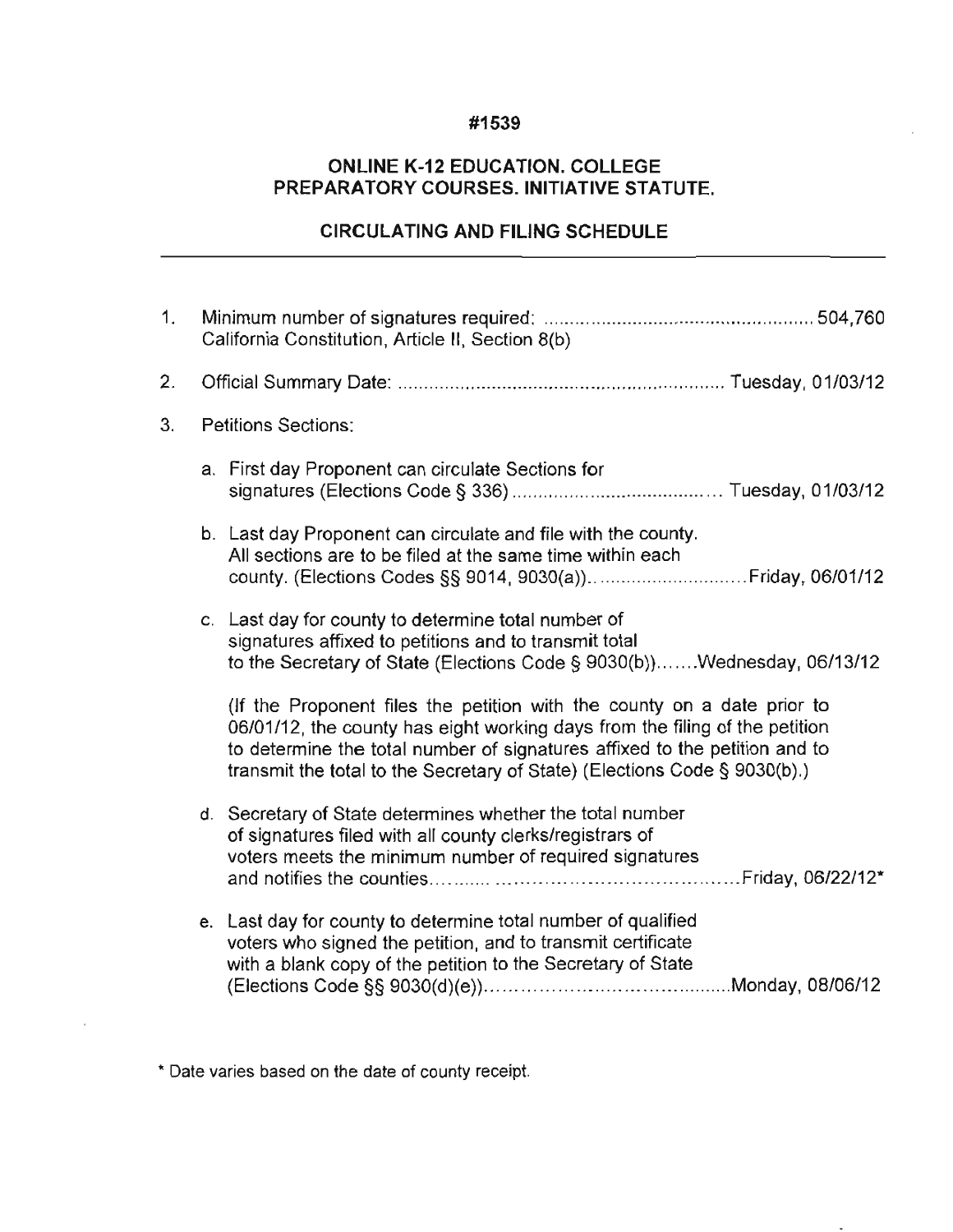(If the Secretary of State notifies the county to determine the number of qualified voters who signed the petition on a date other than 06/22/12. the last day is no later than the thirtieth working day after the county's receipt of notification). (Elections Code §§ 9030(d)(e).)

- f. If the signature count is more than 555,236 or less than 479.522 then the Secretary of State certifies the petition as qualified or failed. and notifies the counties. If the signature count is between 479.522 and 555.236 inclusive. then the Secretary of State notifies the counties using the random sampling technique to determine the validity of **all**  signatures (EC §9030(f)(g); 9031(a)) .................................Thursday, 08/16/12\*
- g. Last day for county to determine actual number of all qualified voters who signed the petition. and to transmit certificate with a blank copy of the petition to the Secretary of State. (Elections Code §§ 9031 (b)(c)) ......................... ................... Monday. 10/01/12

(If the Secretary of State notifies the county to determine the number of qualified voters who have signed the petition on a date other than 08/16/12. the last day is no later than the thirtieth working day after the county's receipt of notification.) (Elections Code §§ 9031(b)(c).)

h. Secretary of State certifies whether the petition has been signed by the number of qualified voters required to declare the petition sufficient (Elections Code §§ 9031(d). 9033) ....... Friday. 10/05/12'

**\*Oate varies based on the date of county receipt.**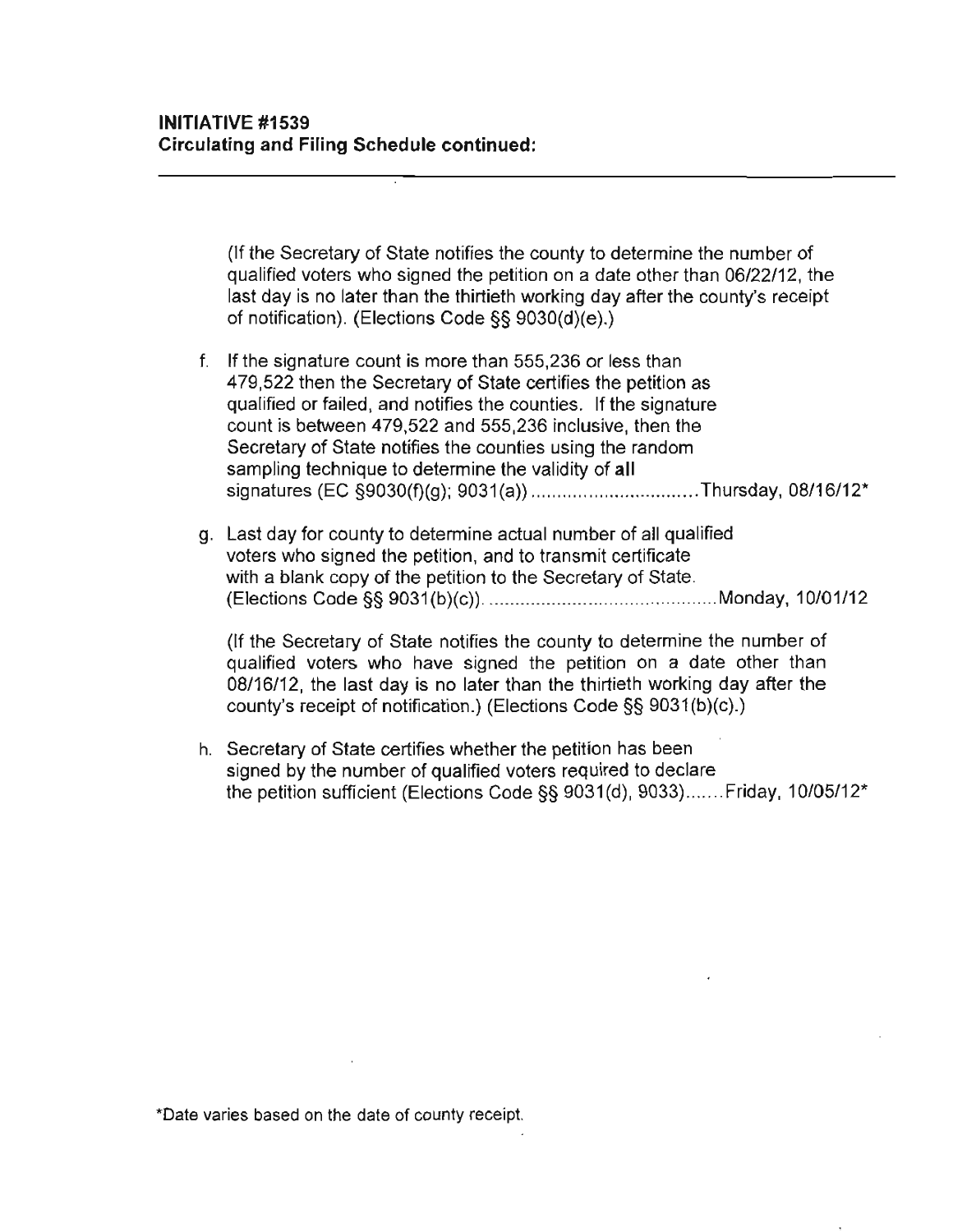- California law prohibits the use of signatures, names and addresses gathered on initiative petitions for any purpose other than to qualify the initiative measure for the ballot. This means that the petitions cannot be used to create or add to mailing lists or similar lists for any purpose, including fundraising or requests for support. Any such misuses constitutes a crime under California law. Elections Code § 18650; Bilofsky v. Deukmejian (1981) 124 Cal.App.3d 825, 177 Cal.Rptr. 621; 63 Ops.Cal.Atty.Gen. 37 (1980).
- Please refer to Elections Code §§ 100, 101, 104, 9008, 9009, 9013, 9021, and 9022 for appropriate format and type consideration in printing, typing and otherwise preparing your initiative petition for circulation and signatures. Please send a copy of the petition after you have it printed. This copy is not for our review or approval, but to supplement our file.
- Your attention is directed to the campaign disclosure requirements of the Political Reform Act of 1974, Government Code section 81000 et seq.
- When writing or calling state or county elections officials, provide the official title of the initiative which was prepared by the Attorney General. Use of this title will assist elections officials in referencing the proper file.
- When a petition is presented to the county elections official for filing by someone other than the proponent, the required authorization shall include the name or names of the persons filing the petition.
- When filing the petition with the county elections official, please provide a blank petition for elections official use.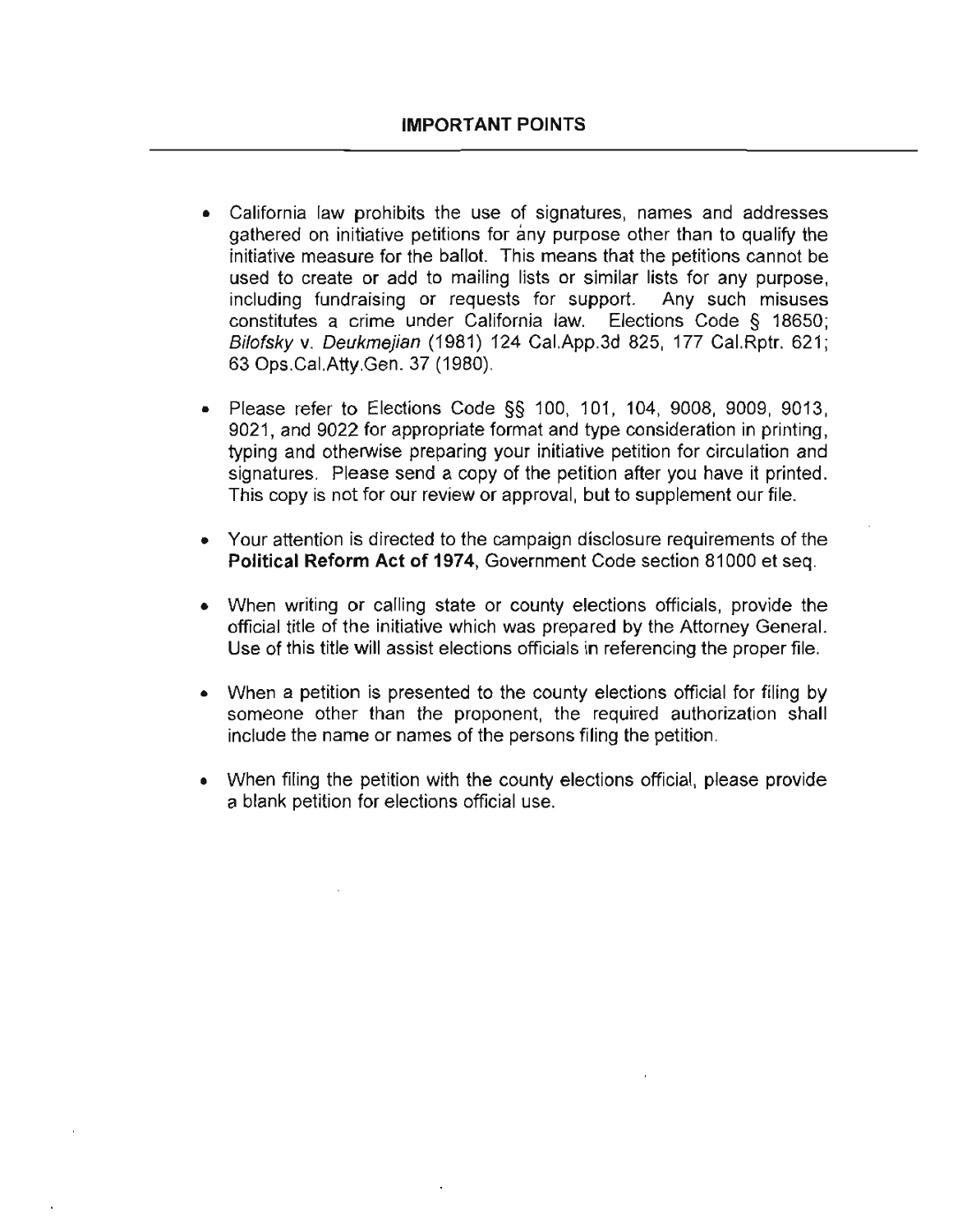*KAMALA D. HARRIS State ofCalifornia Attorney General* DEPARTMENT OF JUSTICE



 $\mathbf{F}$  and  $\mathbf{F}$ 

1300 I STREET, SUITE 125 P.O. BOX 944255 SACRAMENTO, CA 94244-2550

Public:  $(916)$  445-9555 Telephone: (916) 445-4752 E-Mail: Ashley.Johansson@doj.ca.gov

FILED In the office of the Secretary of State of the State of California

Debra Bowen, Secretary of State

Deputy Secretary

January 3, 2012

The Honorable Debra Bowen *VIA*<br>Secretary of State *JAN* 03 2012 *EMAIL*<br>Office of the Secretary of State *JAN* 03 2012 1500 11th Street, 5th Floor Sacramento, CA 95814

Attention: Ms. Katherine Montgomery Elections Analyst

Dear Secretary Bowen:

Pursuant to Elections Code section 9004, you are hereby notified that on this day we sent our title and summary for the following proposed initiative to the proponent:

• 11-0062, "California Student Bill of Rights Act"

A copy of that title and summary and text of the proposed initiative is enclosed. Please contact me if you have questions. Thank you.

Sincerely,

ASHLEY JOHANSSON Initiative Coordinator

For KAMALA D. HARRJS Attorney General

co: Philip D. Kohn, Rutan & Tucker, LLP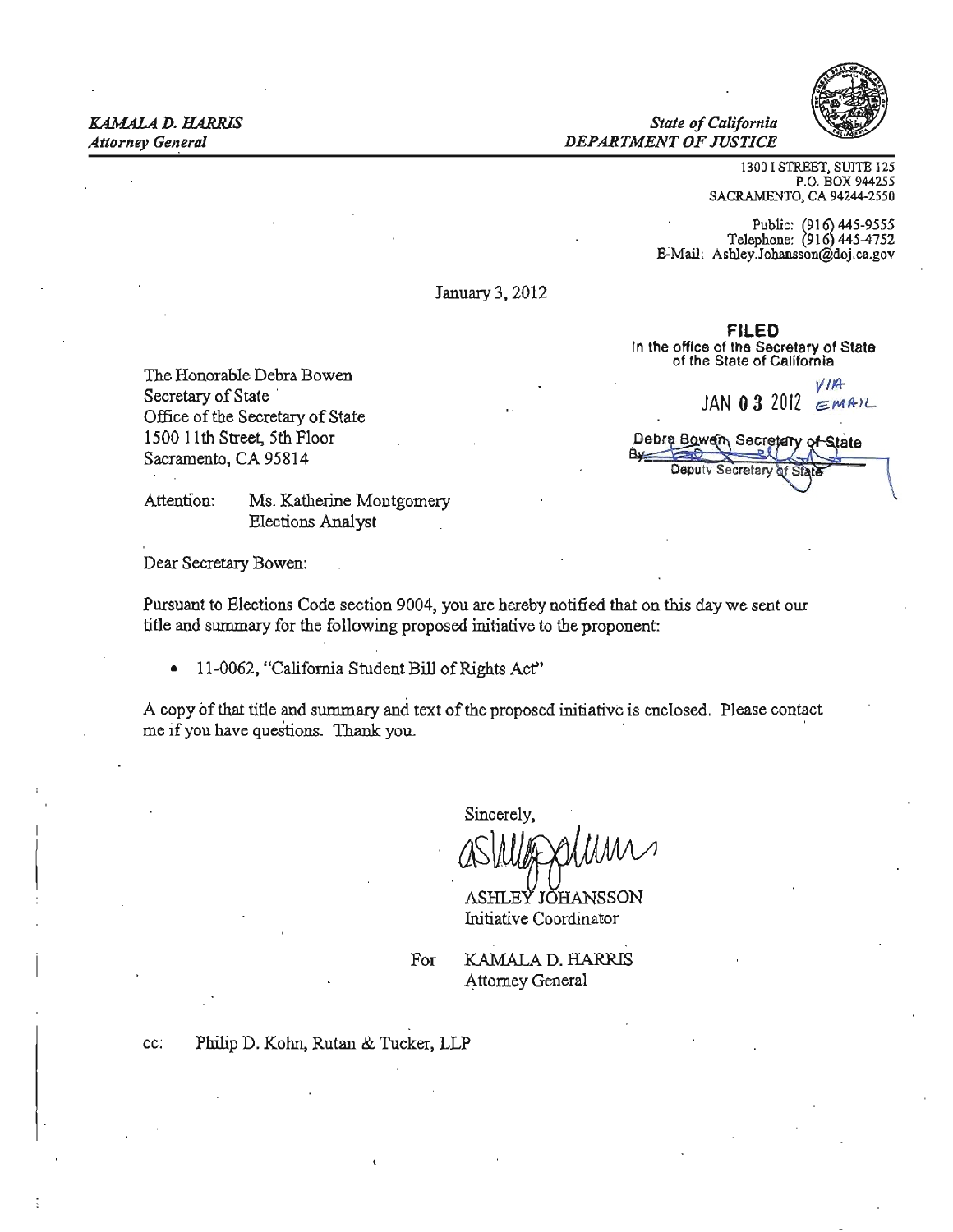The Attorney General of California has prepared the following title and summary of the chief purpose and points of the proposed measure;

### ONLINE K-12 EDUCATION. COLLEGE PREPARATORY COURSES. INITIATIVE

STATUTE. Authorizes school districts, county offices of education, and charter schools to claim average daily attendance funding for student participation in approved online courses. Authorizes school districts to contract with public and private providers to deliver online courses taught by credentialed teachers. Allows students to take online courses offered by any school district, regardless of student's residence. Provides students access to courses required for admission to state universities, and establishes the California Diploma, which demonstrates completion of courses required for University of California and California State University admission. Summary of estimate by Legislative Analyst and Director of Finance of fiscal impact on state and local government: In the long term, local school district savings potentially in the hundreds of millions of dollars annually if schools experience efficiencies and widespread participation in the use of online courses. These savings would be offset in small part by administrative costs to implement the measure, including local costs for developing online curriculum, contracting with online providers, and ensuring students access to online courses as well as state costs for changing the existing scbool payment system and issuing California Diplomas to qualifying students. (11-0062.)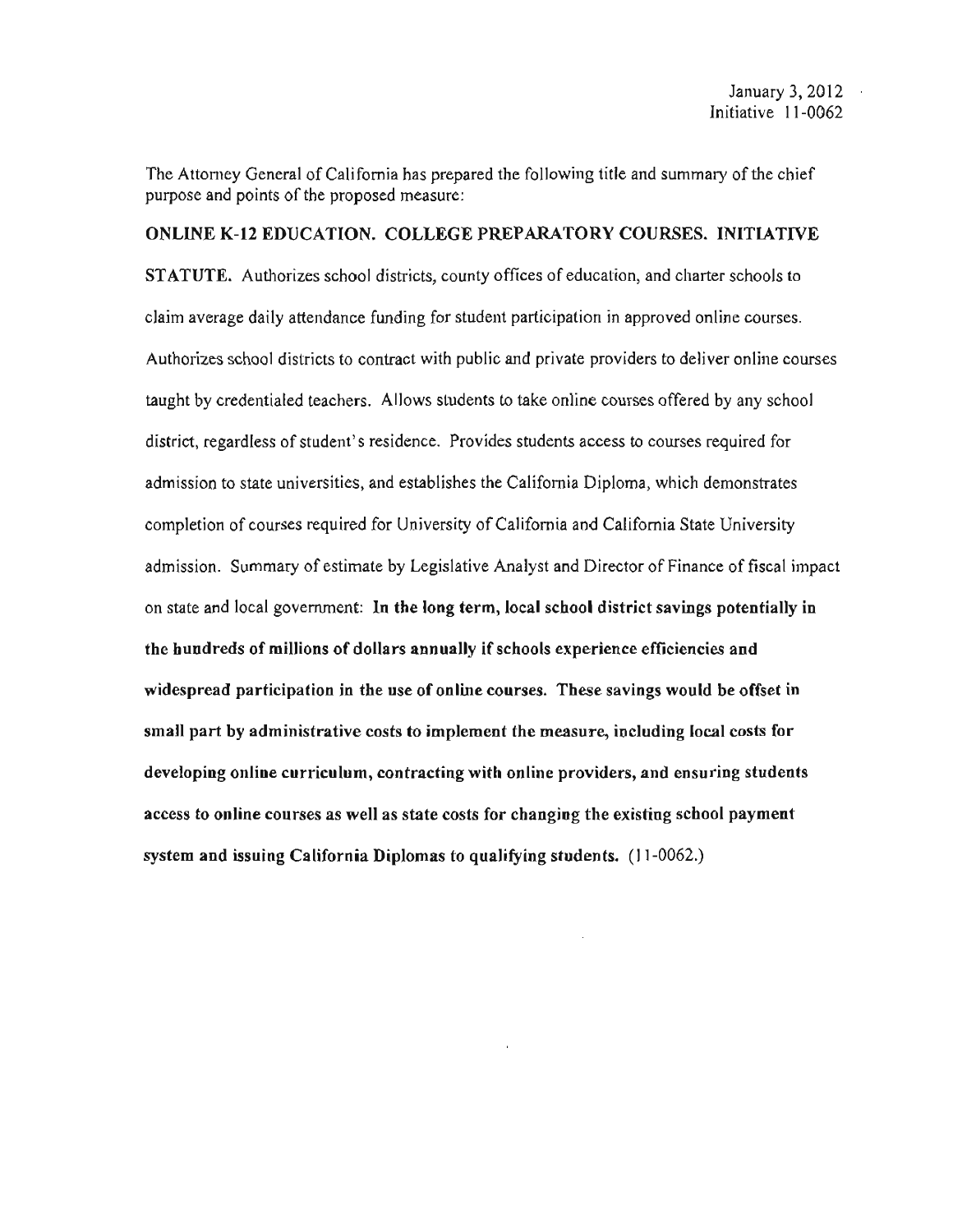

November 1, 2011

**NOV 0 2 2011** 

INITIATIVE COORDINATOR **VIA FEDEX** ATTORNEY GENERAL'S OFFICE

**Office of the Attorney General State of California Attention: hritiative Coordinator**  1300 I Street Sacramento, California 95814

> Re: Request for Title and Summary of Proposed Initiative California Student Bill of Rights Act

**Dear Initiative Coordinator:** 

Pursuant to Section IO(d) of Article II of the California Constitution, and Section 9001 of **the California Elections Code, I am submitting a proposed statewide statutory initiative measure. entitled the "California Student Bills of Right Act," and requesting that your office prepare and**  title and **summary** of the **measure as provided by law.** 

I have also included with this letter (I) the text of the proposed measure, (2) a check in the amount of \$200,00 as required by Section 9001 (c) of the Elections Code, and (3) the signed statement required by Sections 9001(b) and 9608 of the Elections Code, after which is set forth **the address at which I am registered to vote.** 

**Should you have any questions or require additional information, please do not hesitate to contact me.** 

**Thank you for your attention to this matter.** 

Very truly yours,

u;, 'I-!,-KER, LLP Kohn

**Enclosures** 

**61 1 Anton Blvd , Suite 1400, Costa Mesa, CA 92626 PO Box 1950, Costa Me sa, CA 92628· 1950 I 7 14·641 -5100 I Flllx 714- 546 -9 035 Orange County I Palo Alto I www .rulan .com**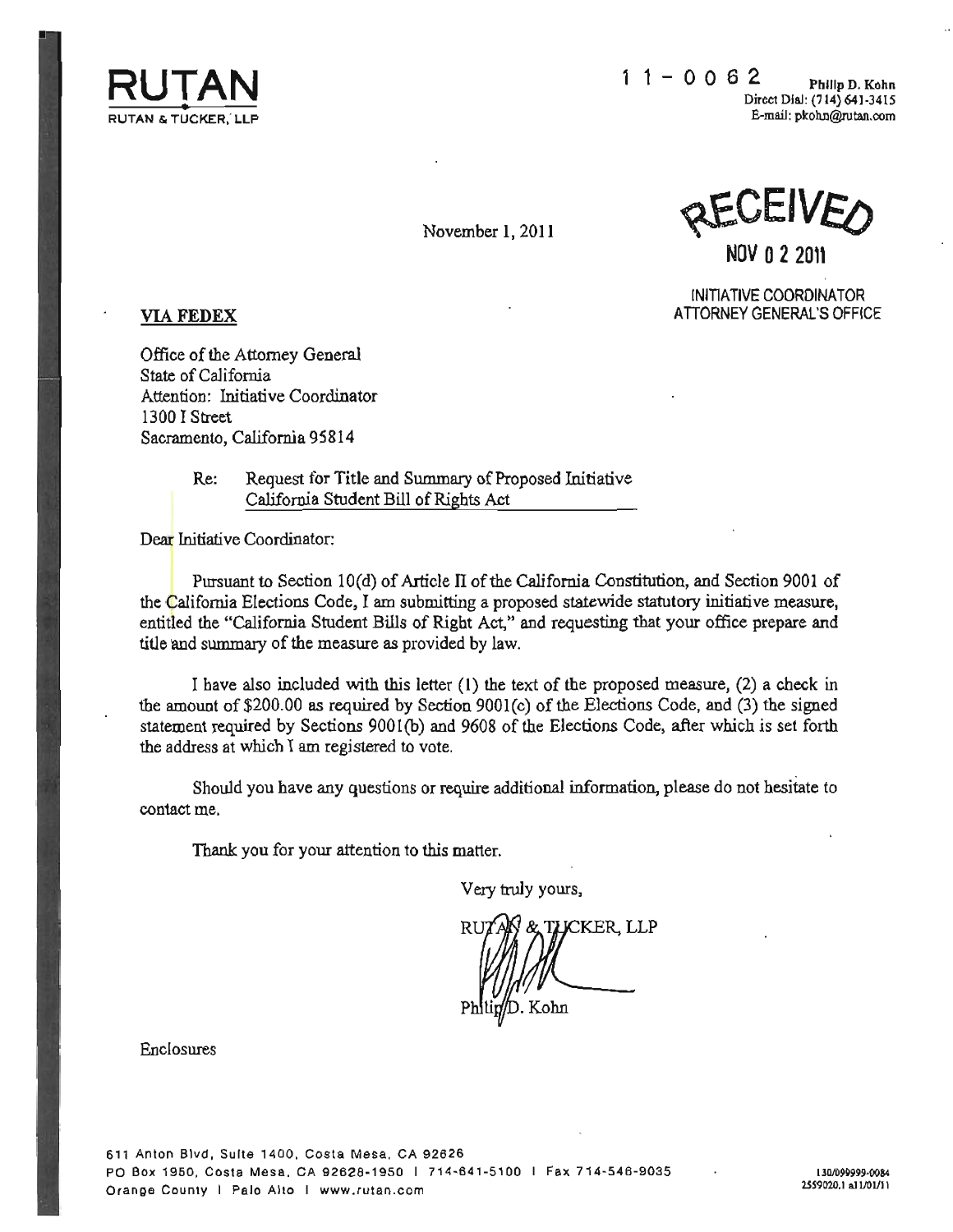### Text of Proposed Law

#### THE CALIFORNIA STUDENT BILL OF RIGHTS ACT

#### STATUTORY AMENDMENT

**This initiative measure is submitted to the people in accordance with the**  provisions of Article II, Section 8 of the California Constitution.

This initiative adds provisions to, amends and repeals provisions of the EducationCode. New provisions proposed to be added are prirlted *in italic type*  **to indicate they are new. Existing provisions proposed to be amended are**  printed in strikethrough type to indicate provisions that are deleted and in *italic* **type to indicate provisions that are new.** 

SECTION 1. Title. This measure shall be known and may be cited as the "California Student Bill of Rights Act."

SECTION 2. Findings and declarations. The people find and declare **as follows:** 

(a) Education is a paramount responsibility of the state, and the state must therefore act quickly and efficiently to ensure that Califorrua K-12 education returns **to its world-class'levels of student attainment and equity of**  opportunity.

(b) The California Constitution recognizes that a general diffusion of knowledge and intelligence is essential to the preservation of the rights and liberties of the people, and that the promotion of intellectual, scientific, moral and agricultural improvement shouid be encouraged by all suitable means.

*(c)* The economic and social viability of Califoruia depends on a weU**educated citizenry that possesses the skill set demanded by careers in a globally**  competitive society. California employers recognize that the knowledge and **skills needed for success in college are a competitive advantage for the workplace now and in the future.** 

(d) A study conducted by the University of California, Los Angeles; found that nearly 40% of high school students in California attend schools that **do not offer sufficient numbers of courses required for entrance to the state's university systems.** 

1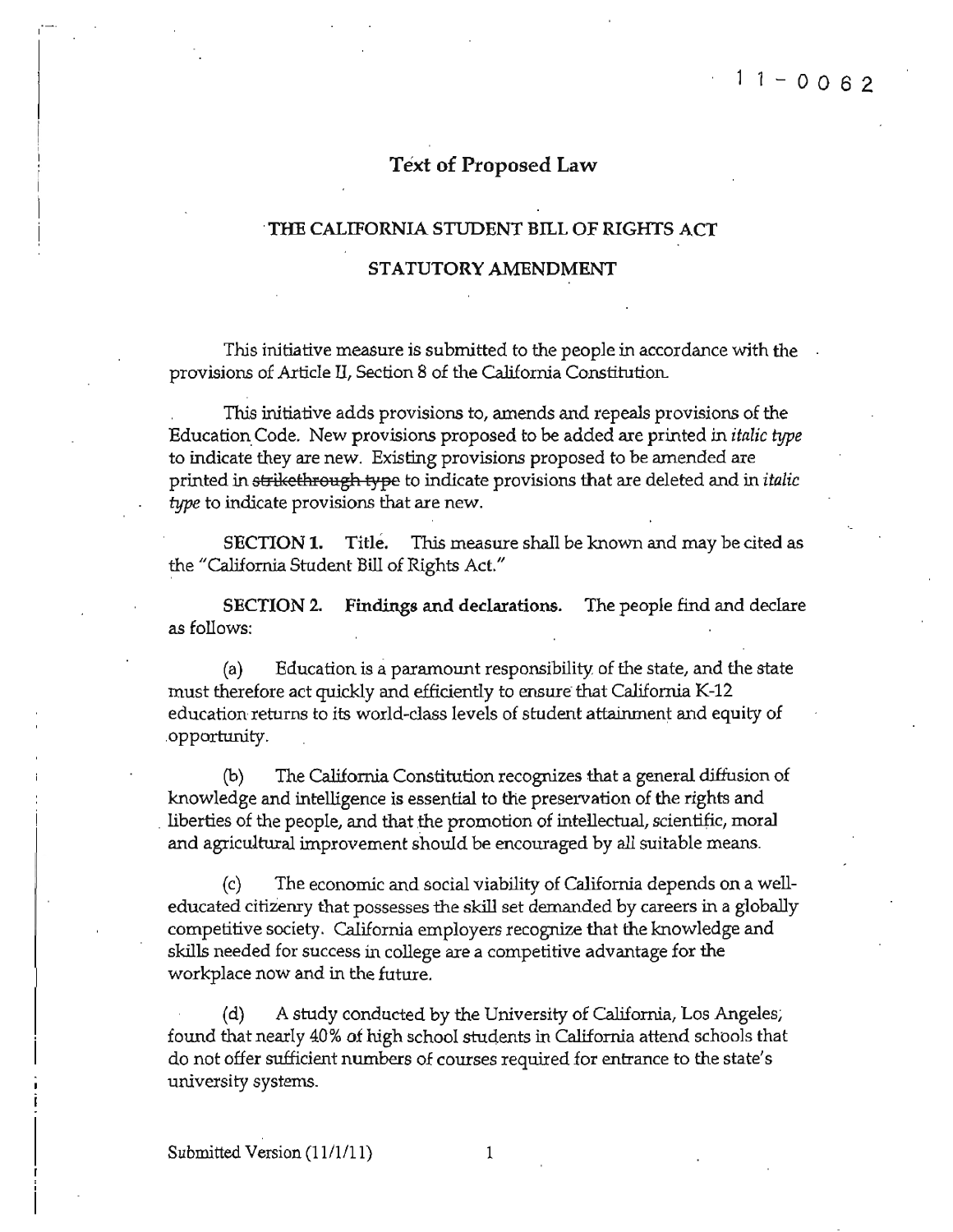(e) Citizens of the state need to be assured that their taxpayer dollars **are being invested in an equitable educationBJ. system in which all schools are**  performing well and are providing California students with high-quality **educational opportunities that allow each to develop to his or her potential.** 

The public school finance system must be modified to support the **use of currently available school funding to provide unrestricted access to highquality educational** oppo~ties **without creating new taxes or increasing existing taxes.** 

(g) All California students should have unrestricted access to the courses necessary to complete requirements for admission to the University of **California and the California State University, including college preparation and advance placement courses, through a variety of approved means and opportunities offered both inside and outside of their school of residence.** 

**(h) The provision of a broader** rang~ **of educational options, in**  combination with the continued utilization of existing educational structures and **teclmological resources, will help all California students, regardless of their area of reSidence, to improve** their. academic **achievement and prepare them for higher education and a globally competitive workplace.** \.

**(i) All California students are entitled to have unrestricted access to a**  high-quality education – the established clear pathway to higher education and the world of work. This should include access to online learning opportunities **and digital devices and materials, both within and outside their school or school district of record, especially for such coursework as is required for admission to**  the University of California and the California State University.

 $(i)$  In order to ensure that all students have an equitable opportunity **to meet college entrance requirements regardless of their school of residence, a**  statewide California Diploma should be established to recognize high school students who have successfully completed the high-quality education courses required for admission to the University of California and the California State **University .**.

SECTION 3. Addition of Section 46300.3 of Education Code. Section 46300.3 is hereby added to the Education Code to read in its entirety as follows:

> *Under the policy direction of the State Board of Education and the administrative leadership ofthe Superintendent of Public Instruction, the State Department of Education shall do the following:*

 $\overline{\phantom{0}}$ 

2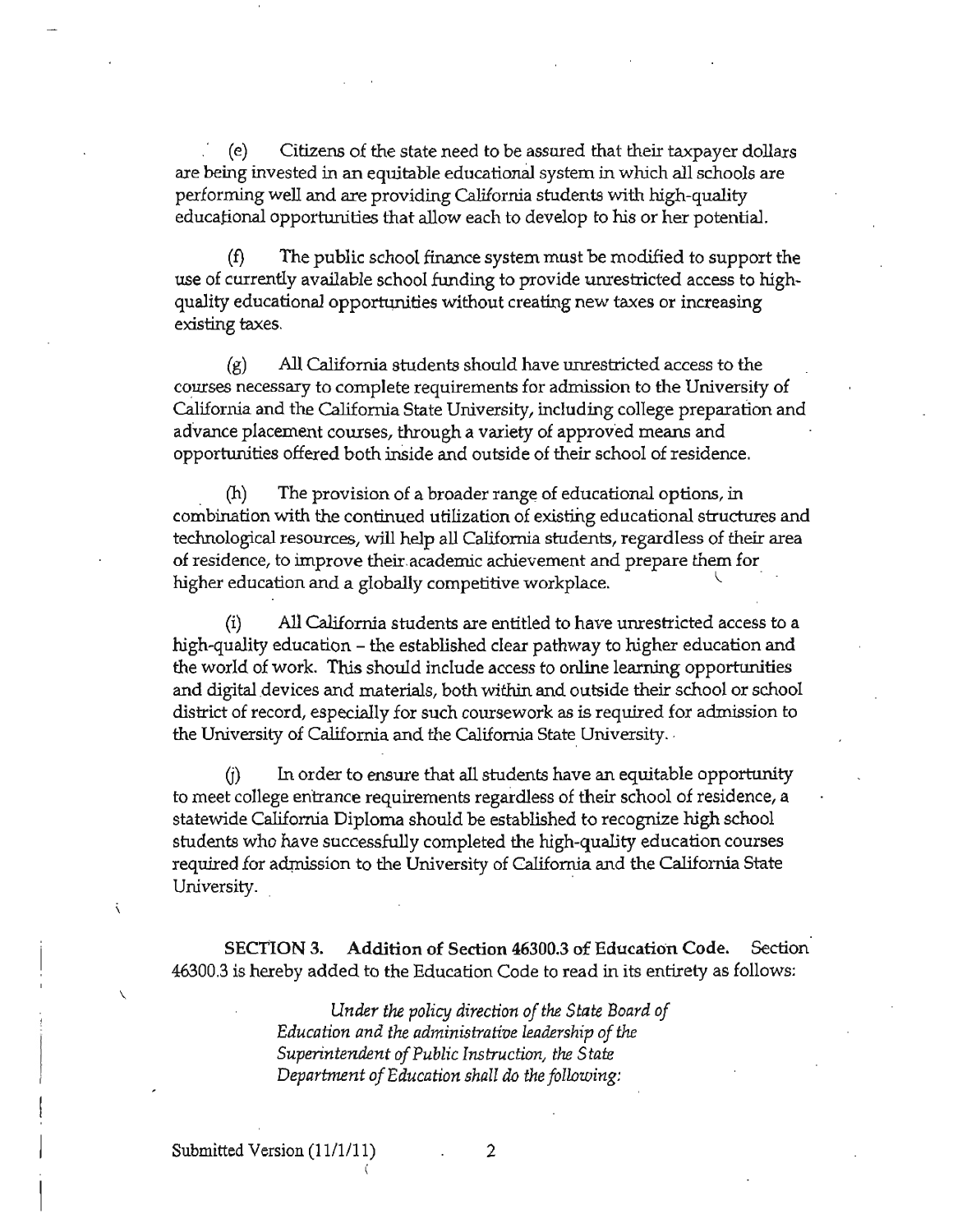*(a)* In cooperation with the Department of Finance, *create and implement procedures and related processes that will enable state fu'nding to be apportioned in a manner that corresponds proportionally to each course enrolled in and completed* **by** *the student, including in circumstances where a student is enrolled in more than one education institution.* 

*(b) Establish ameans for students to earn course credit that is unrestricted by time and place barriers,*  including without limitation demonstration of competency *on end-of-course examinations.* 

SECTION 4. Addition of Section 46300.8 of Education Code. Section 46300.8 is hereby added to the Education Code to read in its entirety as follows:

> *(a) Commencing with the 20I3-I4fiscal year, a. school district, charier school or county office ofeducation may claim one day of attendance or apportioned fraction of one* **day** *ofattendance, toward average* **daily** *attendnnce on the basis of a student's attendance at a classroom-based, . blended-learning and/or online class or classes,* if*all of the following apply:*

> > *(1)* The student is enrolled in a California *public school.*

*(2)* **The** *student* **is** *enrolled in classes that include one or more classroom-based or blendedlearning courses and/or one or more online courses offored through an accredited scJwol.* 

*(3) Each course in which the student is enrolled* **is** *ahigh-quality course.* 

(b) For the purposes of this section, a "high-quality" *course" means a course that meets all of the following requirements:* 

> (1) The *classroom-based, blended-learning, or online course is approved* **by** *the relevant governing board and relevant high school courses meet course quality criteria established* **by** *the University of California.*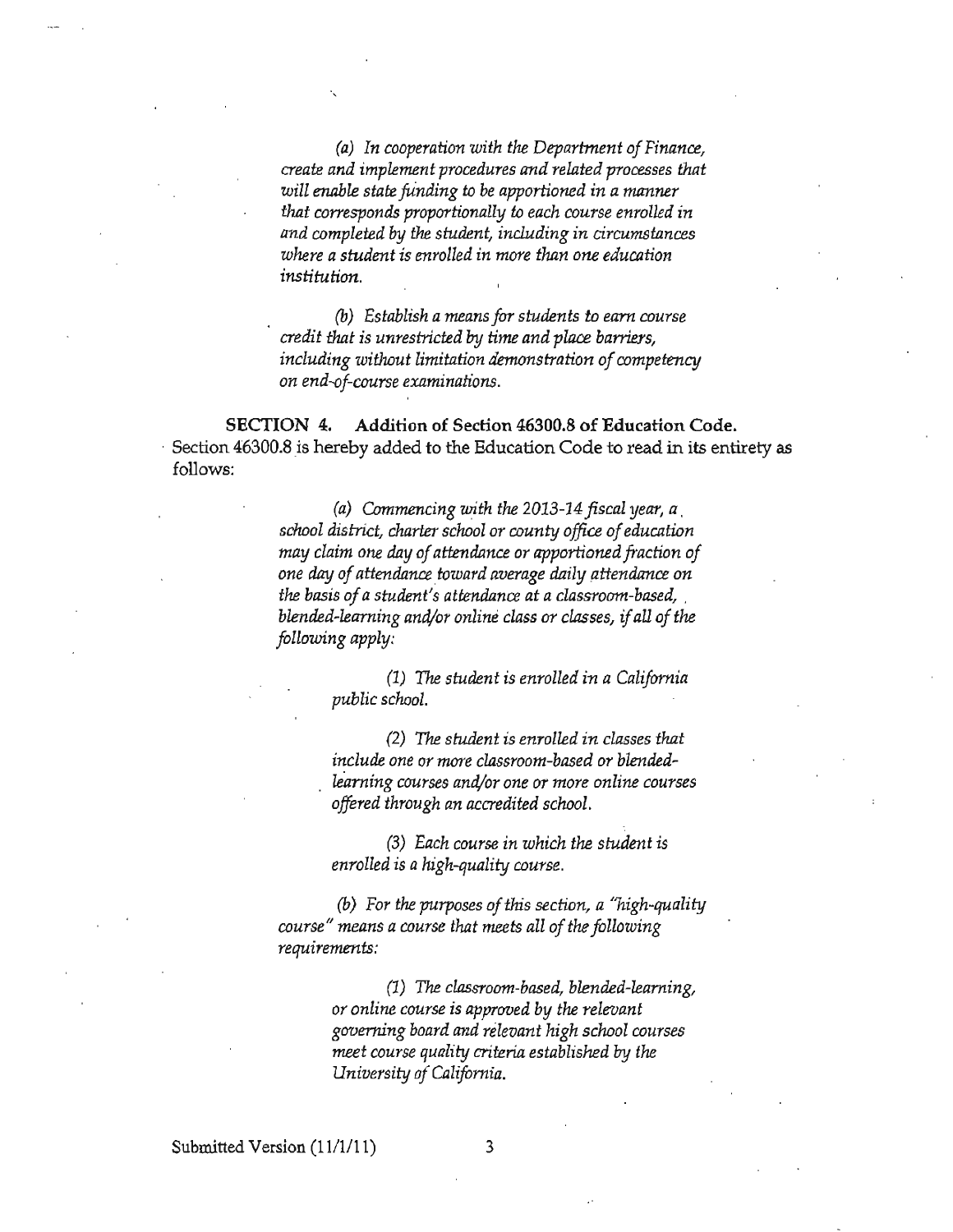*(2)* The *classroom-based, blended-learning, or online course is certified, through board resolution, by* the *relevant governing board to meet these requirements.* 

*(3)* The *teacher ofa classroom-based, blended-learning, or online course* **is** *accessible to the student to respond to student queries, assign tasks, and dispense information, though the . teacher's.interaction with the student* may *be*  asynchronous or synchronous in nature.

(4) .The *subject matter content in blendedlearning an4 online courses is substantially similar in quality and quantity to the curriculum presented in* **the** *comparable classroom-based course.* 

*(5)* The *teacher holds* the *appropriate subject matter credential or its equivalent at* **the**  *community college, four-year college,* **or** *university level.* 

(6) A *student is not assigned to an online course pursuant* **to** *this section unless the student voluntarily elects to participate in the online course.* 

*(7)* The parent or guardian of the student *provides consent before the student participates in an online course.* 

*(8)* The *school district of a school that offers blended-learning and online classroom programs pursuant* **'to** *this section verifies that students take proctored examinations, or other relinble methods,*  **to** *ensure academic integrity and that there* **is** *a clear record ofstudent work, using afunctional equivalent ofthe method ofdocumentation and assessment as* **in** *a classroom-based course.* 

*(9) All Ollifornia public education*  institutions and other approved providers of high*quality courses in accordance with this section shall maintain records relating* **to** *students' learning activities and performance* **on** *end-oj-course examinations.*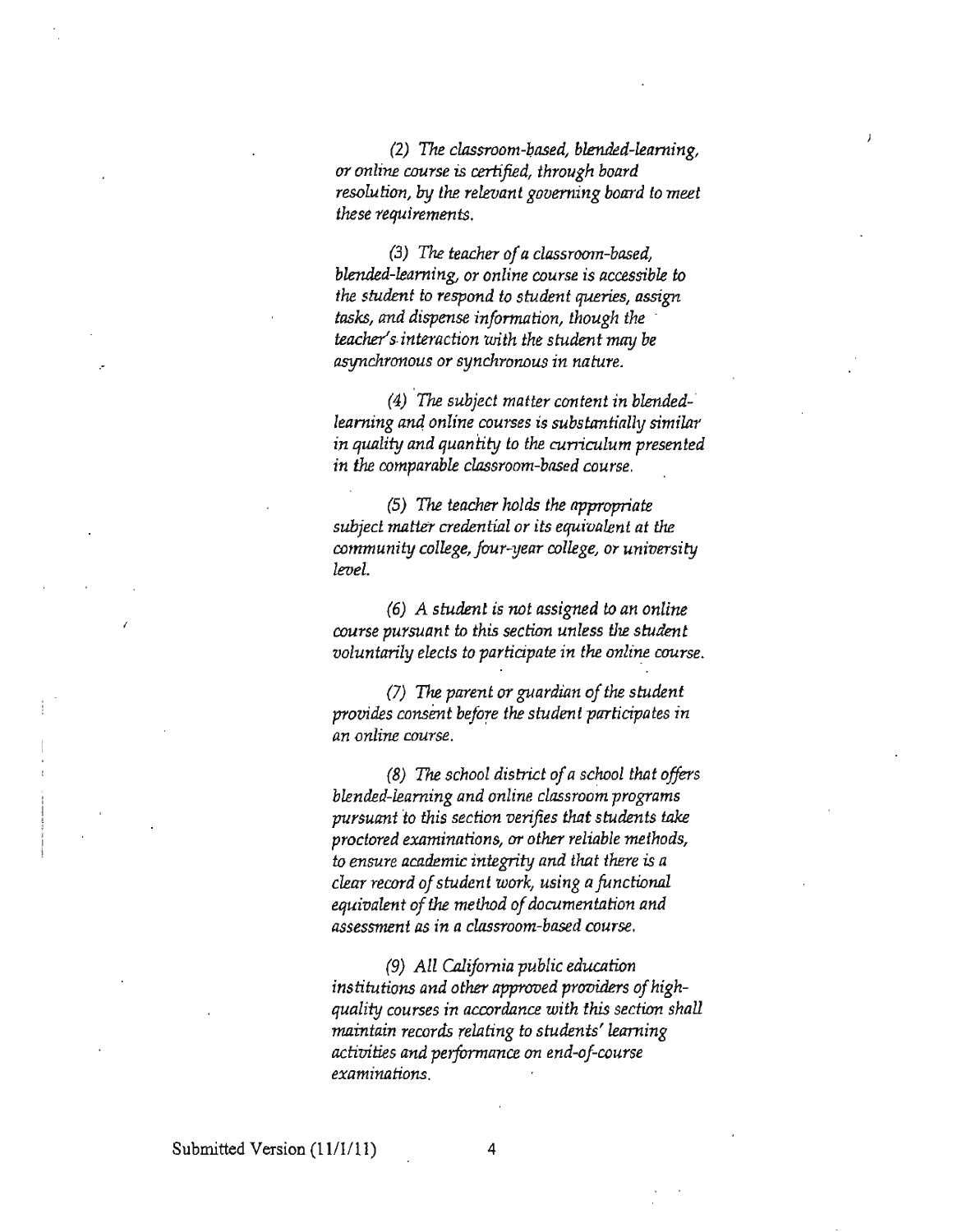(c) *A school district offoring a high-quality course in accordance with this section may contract with another California public education institution or other approved provider of such courses for the purpose of delivering courses* **to** *students in the offering school district's schools,*  Contract terms shall be determined by mutual agreement of *the parties. Providers of high-quality courses for the purposes ofthis section shall contract directly with the school district of the school offoring the course.* This *subdivision is not intended* **to** *prohibit or restrict providers a/high-quality courses* **to** *contract with a student, or a student's parent or guardian, where the cost of the course is the sale responsibility ofthe student, or the student's parent or guardian.* 

*(d)* Attendance accounted for pursuant to *subdivision (a) and complinnce with* **the** *requirements of subdivision (b) shall be subject to the audit conducted pursuant to Section 41020.* 

*(e) No provision ofthis section may be waived unless the waiver* **is** *specijically.Quthorized in statute.* 

SECTION 5. Addition of Article 6 (commencing with Section 51460) **to Chapter 3 of Part 28, Division 4, Title 2 of Education Code. Article 6**  (commencing with.Section 51460) is hereby added to Chapter 3 of Part 28, Division 4, Title 2 the Education Code to read in its entirety as follows:

#### *Article* 6. *CnliJornia DiplomJl*

*51460.* The *California Diploma* is *hereby established as a diploma to recognize high school students*  who have successfully completed all of the high quality *courses required for admission* **to** *the University of CnliJornia and the CnliJornia State University. Notwithstanding any provision of the Education Code to the contrary, the State Board ofEducation and the Superintendent ofPublic Instruction are authorized* **to** *and shall award jointly a CnliJornia Diploma to each qualifying high school st:udent in accordance with* **the** *provisions of this article.* 

*51461. A student who completes, with agrade sufficient for meeting applicable requirements, all courses required for admission to the University of California and* 

Submitted Version *(11/1/11) .* 5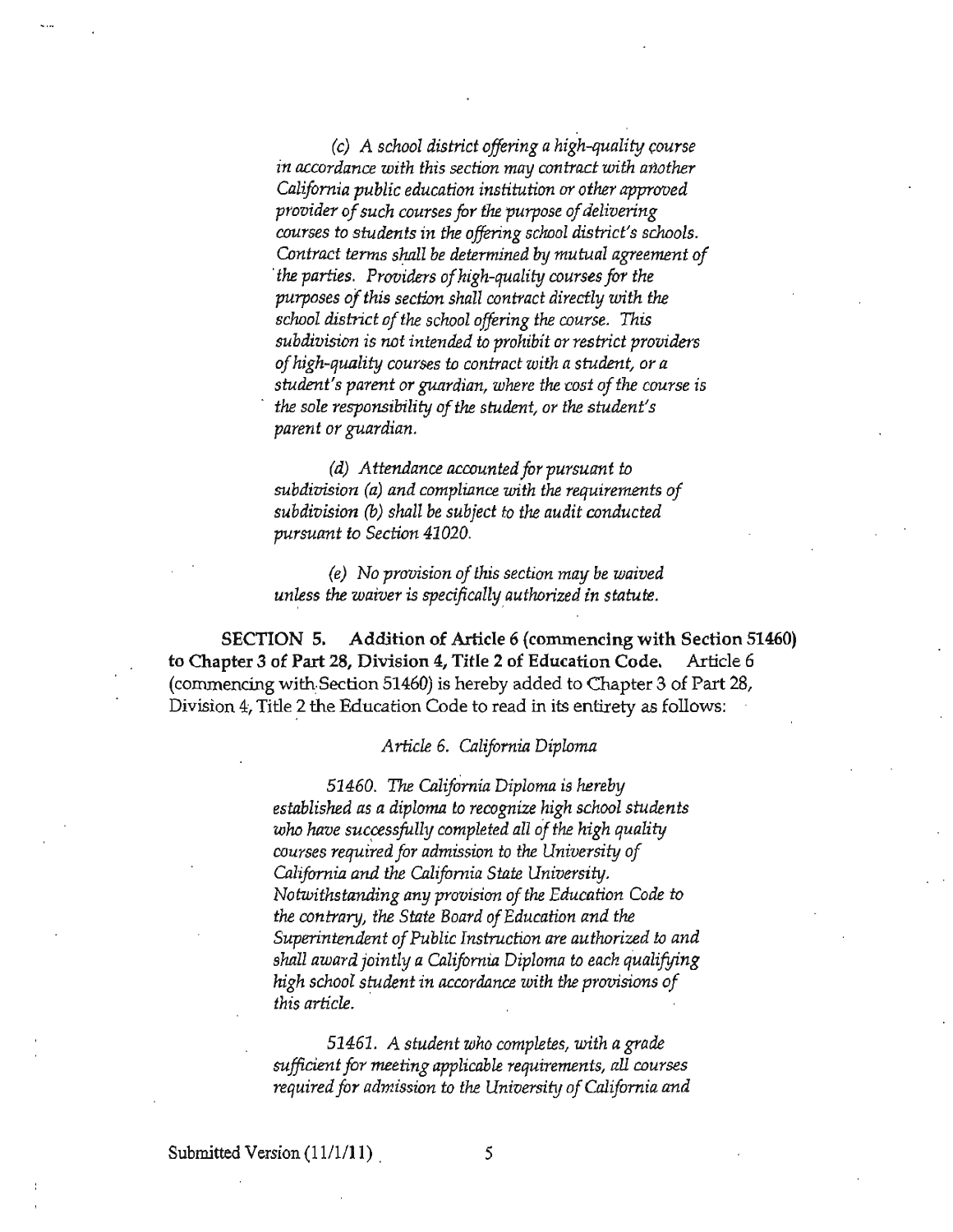*the California State University shall qualify for a* California Diploma. Alternative competency-based *methods for completing courses or course requirements sholl not* be *excluded.* 

*51462. Under the policy direction of the State Board ofEducation and the administrative leadership of the Superintendent of Public Instruction, the State* Department of Education shall do the following:

*(a) Create and implement a procedure and*  related processes to ensure tracking of and access to *information relating* **to** *cOurse completion and performance*  on end-of-course examinations, including a record of *transcripts, for students attending school programs in addition* to *those offered by their schaol district ofresidence, and* to *ensure the timely reporting ofsuch information* to *the State Department ofEducation.* 

(b) *Ensure the timely provision ofnotification*  to *school districts of the names of students who have met the requirements for and been awarded a California* Diploma.

*(c) Prepare and distribute* to *qualifying students a California Diploma thot has been jointly*  awarded by the State Board of Education and the *Superintendent of Public Instruction.* 

*(d) Cansider whether it would be approprinte and feasible to* **provide** *any additional awards* **to** *recipients ofa Cnlifornin Diploma.* 

SECI'ION 6. Addition of Chapter 19 to Part 28, Division 4, Title 1 of Education Code. Chapter 19 (commencing with Section 53350) is hereby added **to Part 28, Division 4, Title 1 of the Education Code to read in its entirety as**   $\,$  follows:  $\,$ 

> *Chapter 19. Equity of Access to Courses and Materials Necessary* to *Meet Requirements for Admission* to *the* University of California and the California State *University .*

*53350. Cnlifornin students have the right of unrestricted access* **to** *courses and materials necessary* **to**  *meet requirements for admissions* **to** *the University of* 

Submitted Version  $(11/1/11)$  6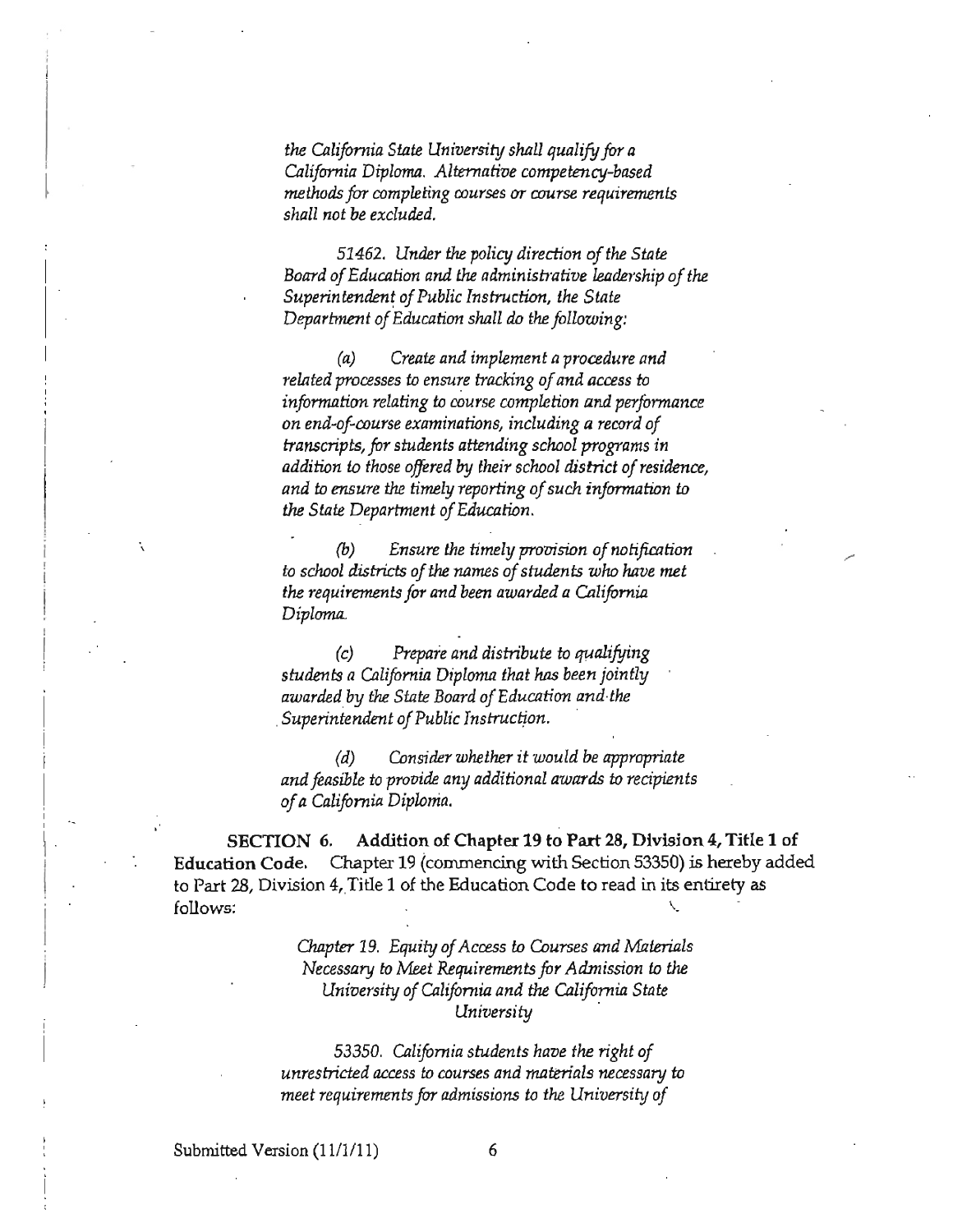*California and the California State University, including college preparation and advance placement courses.* 

*53351. Every school, school district, unified school district, charter school, and county office of education shall make high-quality learning opportunities accessible to* students. Such opportunities shall consist of the ability of *every student* **to** *enroll in and complete approved courses regardless of the student's school or district of residence.* 

*53352. For the pUrpDseS Df this chapter, an "approved course" at the high school level means a course ofinstruction that meets the requirements for admission to the University Df California and the California State University, including college preparation and advance placement courses, for which the course and the course provider are approved by the University of California and the school Dffering the cDurse* is *accredited by the Western*  Association of Schools and Colleges. For non-high school *level courses, approval and certification of the relevant governing board shall be required* **to** *establish an* **JI***approved course." Students enrolled in any approved course shall be required to demonstrate competency by proctored examination,* **or** *other reliable methods,* **to** *ensure academic integrity.* 

53353. Every school, school district, unified school district, charter school, and county office of education shall *make appraved courses accessible to students by one* **or**  *more of the following means:* 

*(a)* A *classrDom-based, blended learning, Dr Dnline course at the school in which the student is enrolled***for**  *regular classroom purposes;* 

*(b)* A classroom-based, blended learning, or online *course within the school district in which* **the** *student is enrolled for regular purposes;* 

*(c)* A *classroom-based, blended learning, Dr Dnline course at any other publicly-funded school, community college, college* **or** *university;* **or** 

*(d)* A blended learning or online course offered by *an accredited online school in which the student, instructor*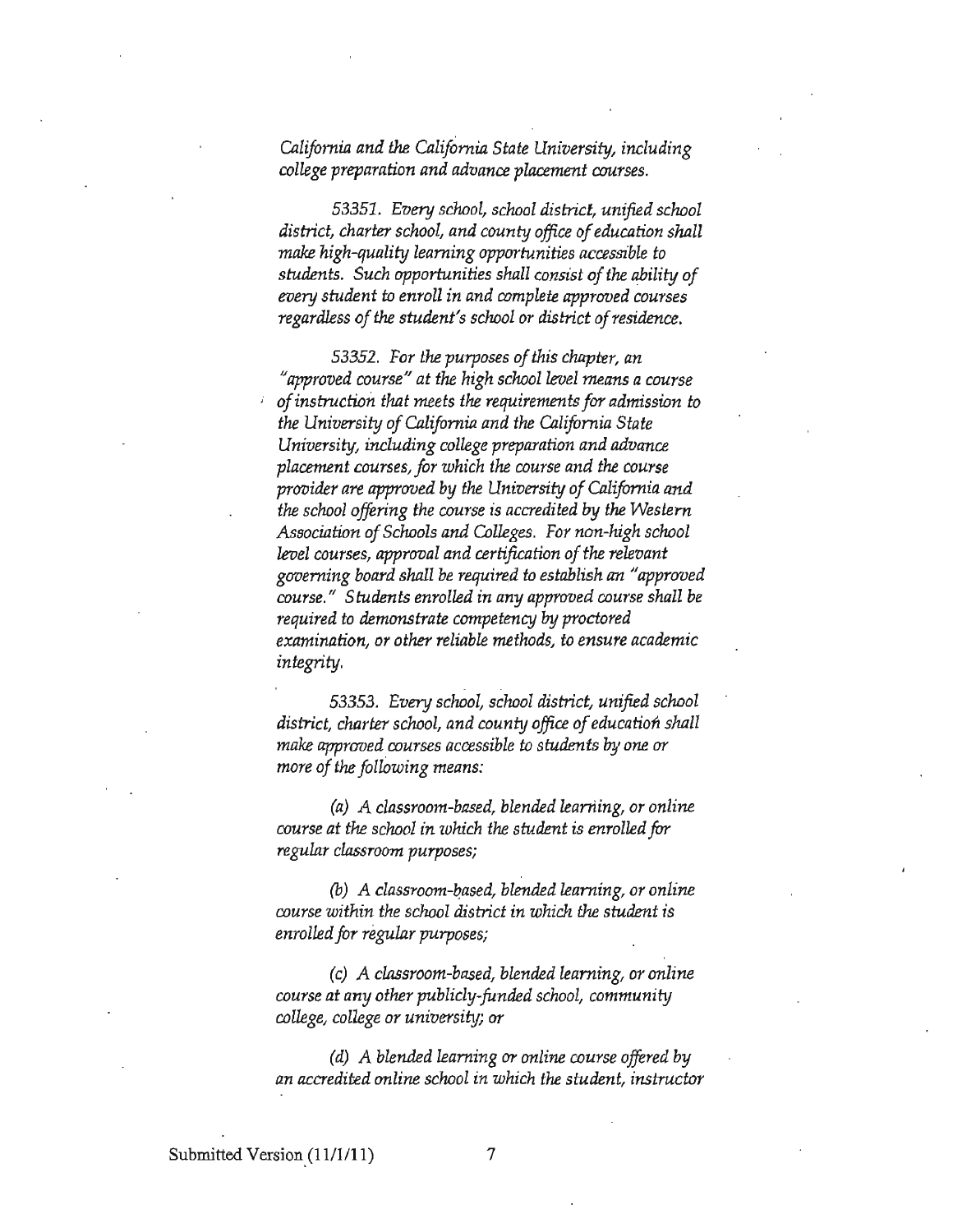*and resources are in different locations and interact . through the use of information and communications technologies.* 

53354. No *student shall be denied access* to *any online course or the opportunity* **to** *enroll in an accredited online school because of the student's county of residence.* 

53355. No *student wha resides in the State of 'California shall incur or be charged a fte* or *cost for participating in an approved Course at a publicly-funded school. This section is noi' intended to prohibit or restrict the ability of a provider ofan approved course* to *charge a*  foe or *cost* to *a student who* is *not.a resident ofthe State of California and who* is *not enrolled in a California public , schaol.* 

53356. No *provision ofthis,chapter* is *intended to prohibit* or *restrict the ability of a school, school district, unified school district, charter school, or county office of education from contracting with providers of approved courses that* the *school, school district, unified school*  district, charter school, or county office of education *determines* to *be needed* to *meet the rights ofstudents conferred by this chapter.* 

SECTION 7. Amendment of Section 60010 of Education Code. Section 60010 of the Education Code is hereby amended to read in its entirety as follows:

> For purposes of this part, the following terms have **the following meanings unless the context in which they appear clearly requires otherwise:**

**(a)** "~asic **instructional materials!! means**  instructional materials that are designed for use by **pupils as a** principal Jearning **resource and that meet in organization and content the basic requirements of the intended course.** 

**(b) IICorrunissionl! means the Cwricu1um**  Development and Supplemental Materials **Commission.**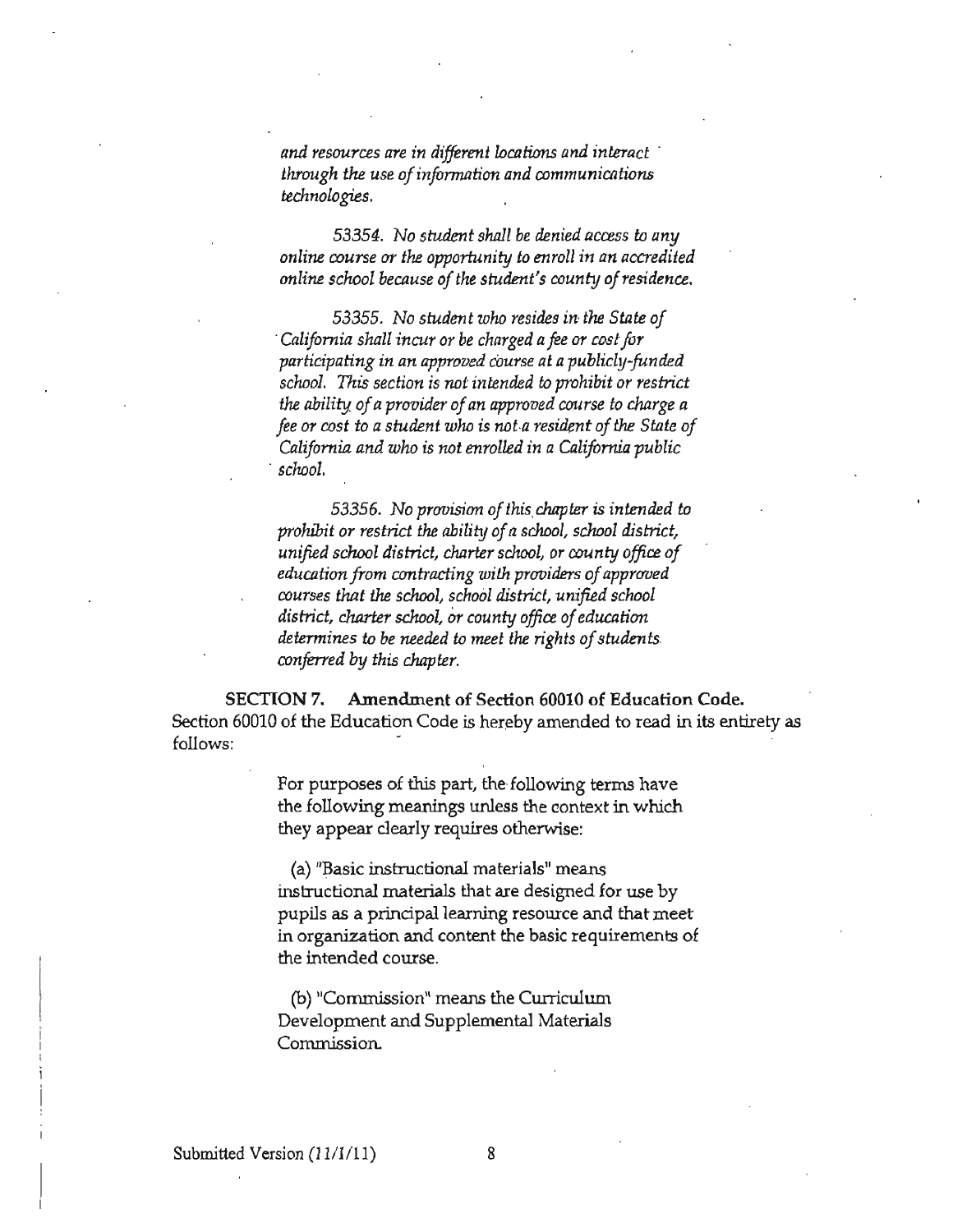**(c) "Curriculum frameworkll means an outline of the components of a given course of study designed to provide state direction to school districts in the provision of instructional programs.** 

**(d) "District board" means the board of education or**  governing board of a county, city and county, city, or other district that has the duty to provide for the **education of the children in its county, city and**  county, city, or district.

**(e) "Elementary schoolll means all public schools in**  which instruction is given through grade 8 or in any **one or more of those grades.** 

(f) "Governing boards" means the state board and **anyone or more district boards.** 

(g) "High school" means all public schools other than elementary schools in which instruction is given **through grade 12, or in anyone or more of those grades.** . .

**(h) Illnstructional** materials <sup>11</sup>**means all materials that are designed for use by pupils and their teachers as a learning resource and help pupils to acquire facts, skills, or opinions or to develop cognitive processes .**  . **Instructional materials may be in any {onnat,**  including without limitation printed or digital, and may include textbooks, technology-based materials, **other educational materials, and tests.** 

(i) "Nonpublic school" means a school that both **satisfies the requirements of Section 48222, and is** exempt from taxation under Section 214 of the **Revenue and Taxation Code.** 

( **mItSchool officiallt means a member of a governing**  board, a city, county, city and county, or district **superintendent of schools, and a principal, teacher, or**  other employee under his or her charge.

(k) "State board" means the State Board of Education.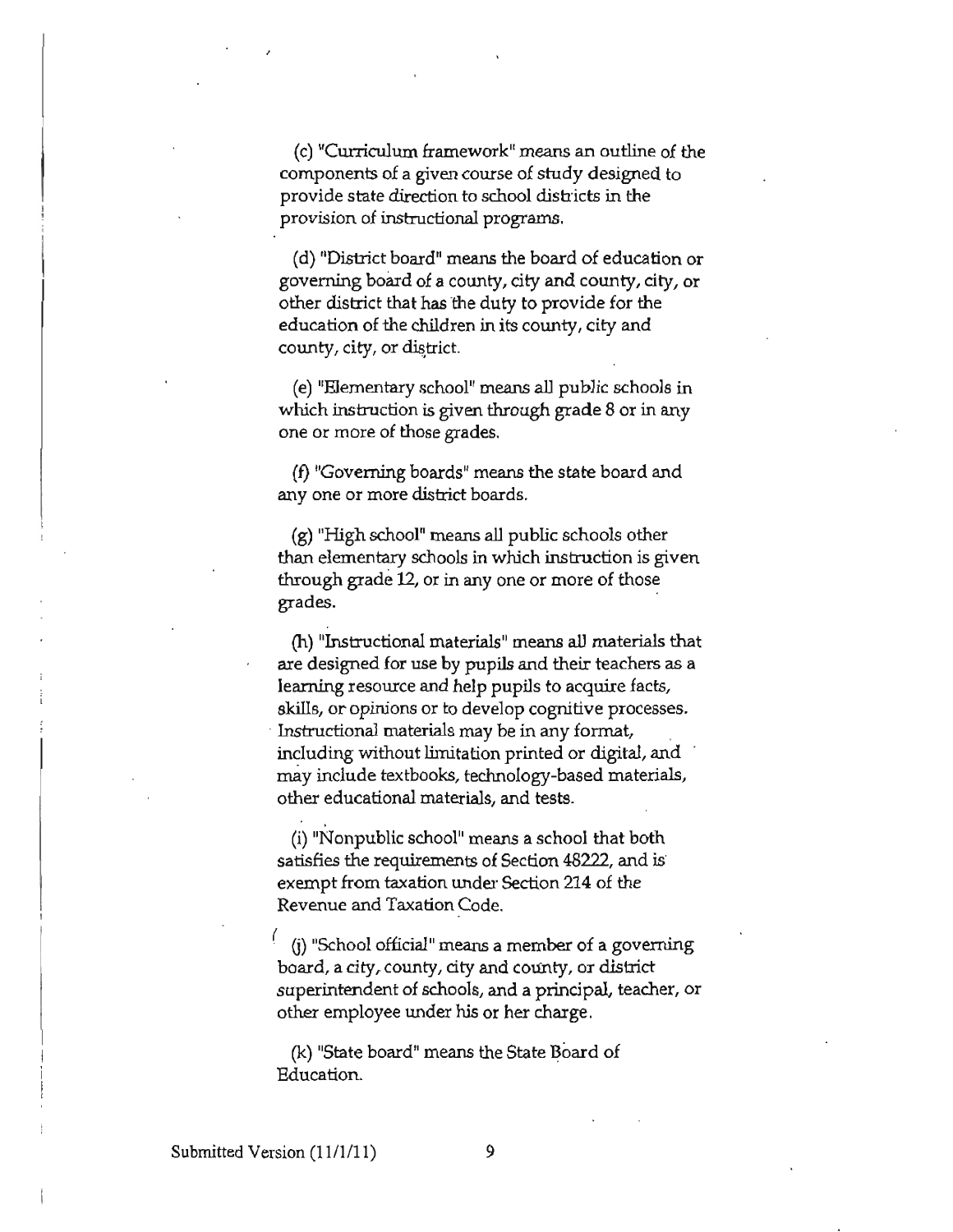**(l) "Supplementary instructional materials" means instructional materials designed to serve, but not be limited to, one or more of the following purposes, for a given subject, at a given grade level:** 

(1) To provide more complete coverage of a subject **or subjects included in a given course.** 

(2) To provide for meeting the various learning ability levels of pupils in a given age group or grade level.

(3) To provide for meeting the diverse educational needs of pupils with a language disability in a given age group or grade level.

(4) To provide for meeting the diverse educational needs of pupils reflective of a condition of cultural pluralism. .

(5) To use current, relevant technology that further **engages interactive learning in the classroom and**  beyond.

 $(m)$  (1) "Technology-based materials" means basic or **supplemental instructional materials that are** . designed for use by pupils and teachers as leaming **resources and that require the availability of electronic equipment in order to be used as a learning resource. Technology-based materials include, but are not limited to, software programs, video disks, compact disks, optical disks, video and audiotapes,**  lesson plans, and databases, and the electronic *equipment required to make use of those materials as a learning resource.* 

(2) Technology based materials do not inelude the **electronic equipment required to make use of those materials, unless that equipment is to be used by** pupils and teachers as a learning resource. However, this shall not be construed to authorize a sehool district to replace computers or related equipment in an existing computer lab or allow a sehool district to **establish a new computer lab.**